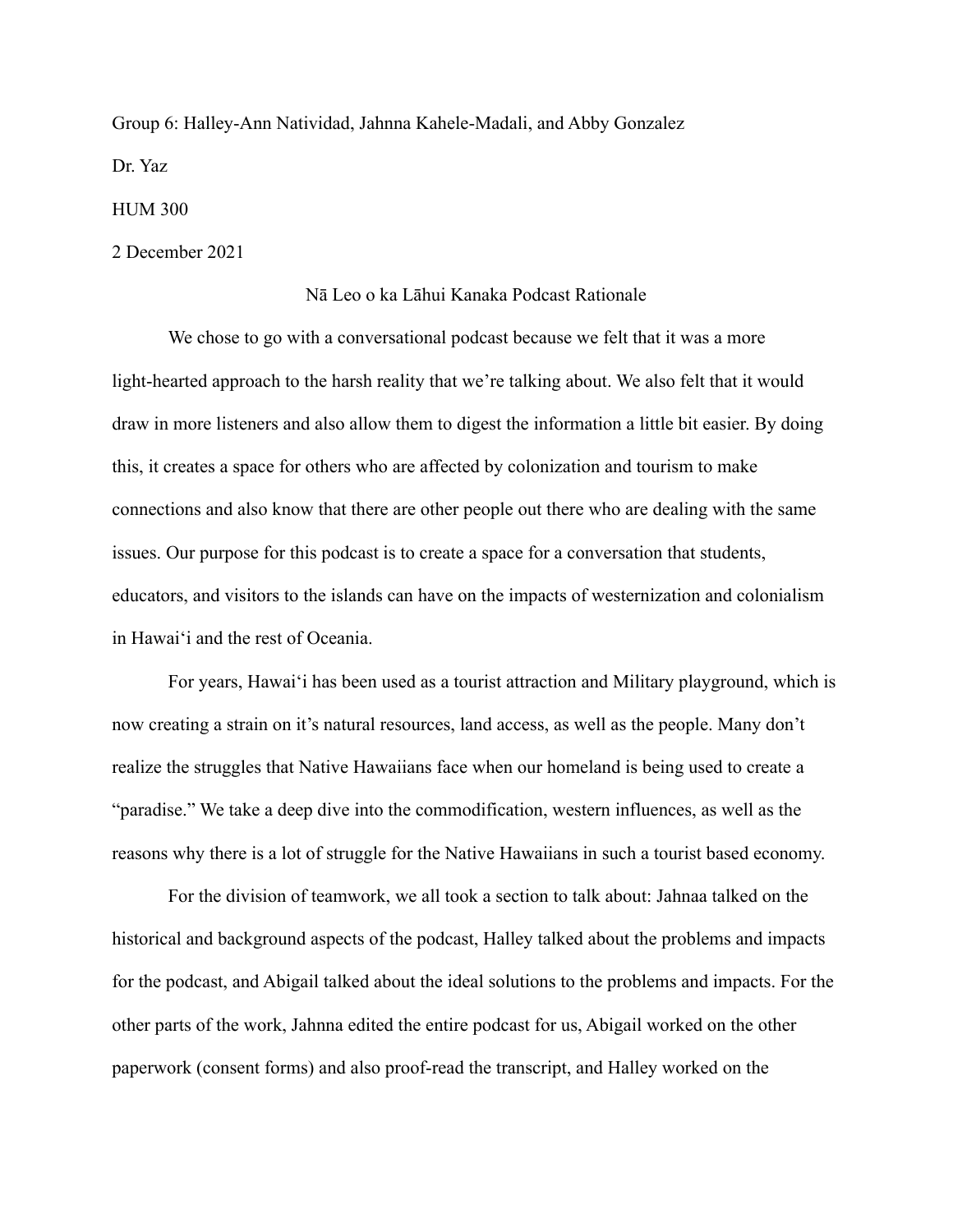Promotional materials, and also kept track of due dates as well as scheduled meetings (when needed).

Some strengths of the podcast include a hopefully comfortable atmosphere where people can learn from their peers as well as have a space to talk about their struggles from prolonged colonization and westernization in Oceania. We also have a podcast that is 100% coming from a local and native perspective where we can talk about the struggles from a place of understanding. While the strengths are nice, the weaknesses are sometimes the same thing. While we tried to create a comfortable environment for people to have the conversation, it might also fall on deaf ears, meaning that no one would fully understand what is happening or why they should care. Another weakness would be that listeners would feel as though the information being shared would be biased because it would be coming from people who are "against" the imperialistic society.